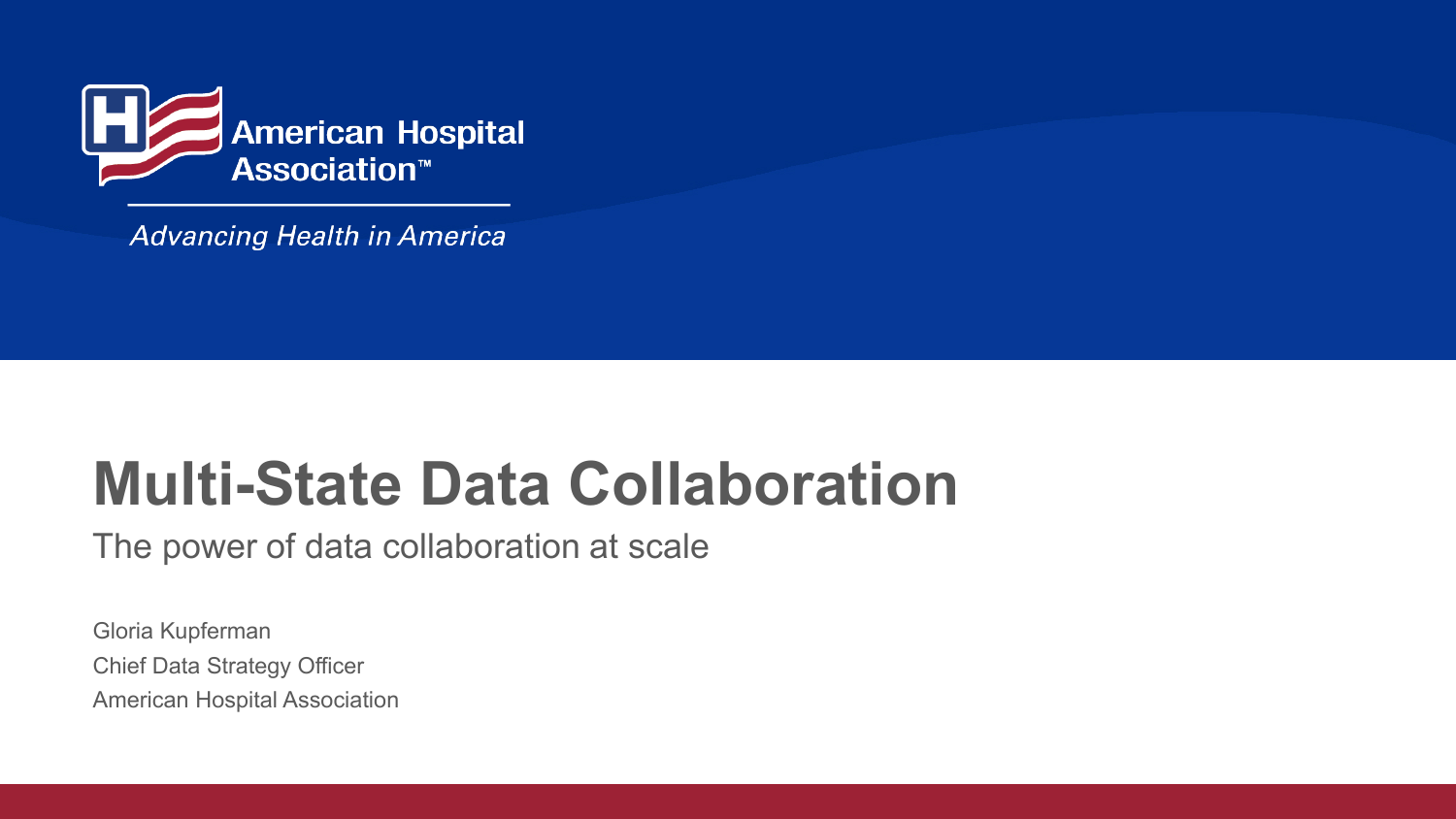## **Today's Objectives**

- Share findings and lessons learned from the OUD study and raise awareness of the issue from a cost-of-care perspective
- Demonstrate the power of collaboration to support State, Local and National data initiatives
- **Discuss and solicit input on next steps**

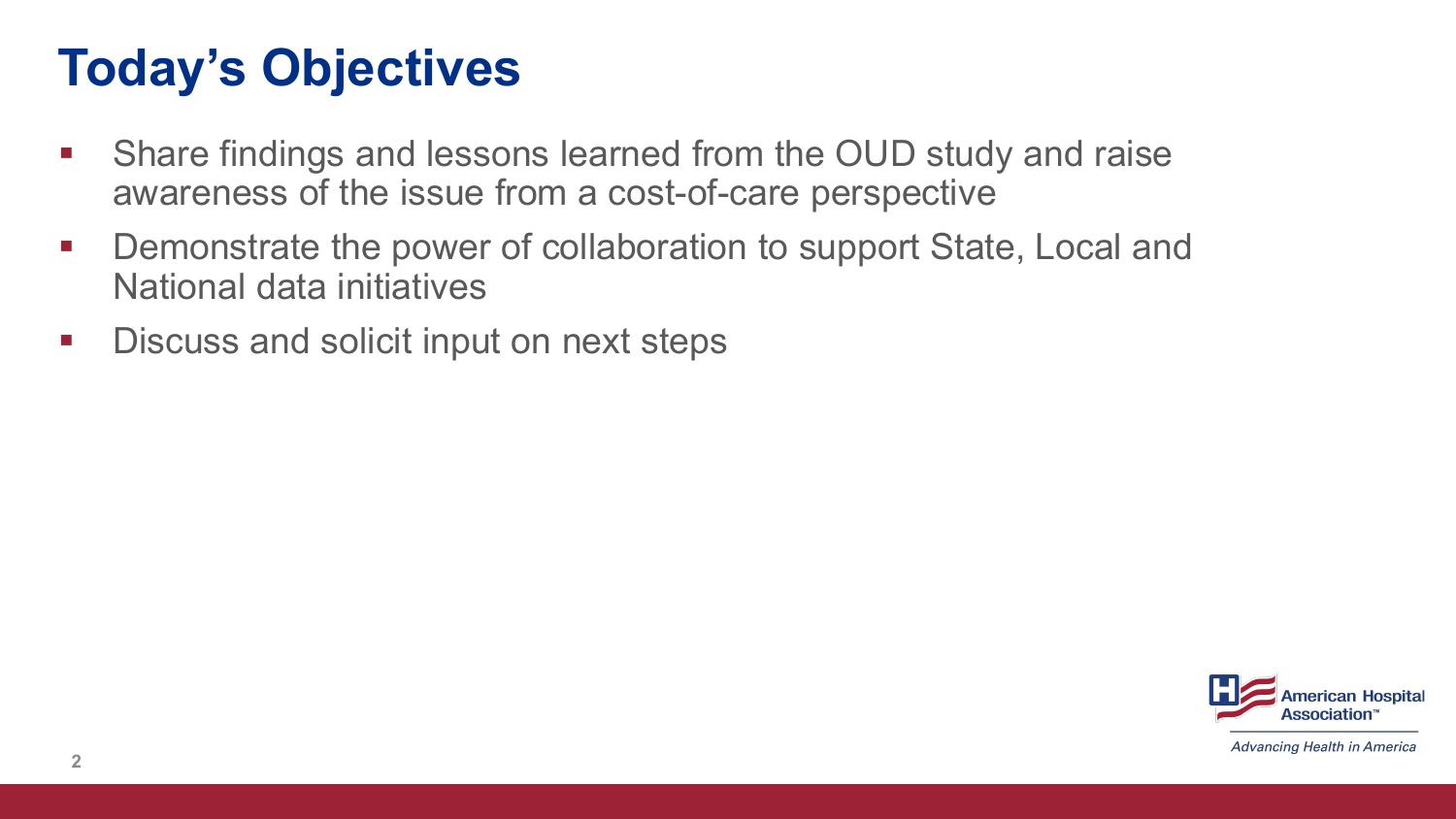## **The AHA Multi-State Data Collaboration (MSDC)**

- **State data collection and reporting programs are siloed**
- **MSDC** is a true collaboration governed by agreed-upon terms of engagement and guardrails
- Each project has a charter and collaborators can choose to participate on a project-by-project basis
- Projects are identified and chosen by the collaborators
- Distributed computing using co-developed, standard algorithms and code – no sharing of patient-level data
- Each State participant agrees to allow all project participants to use that State's (aggregated) data
- AHA collects the output from each State participant, reviews, checks and compiles the results and creates a data file, Tableau workbook and briefing paper

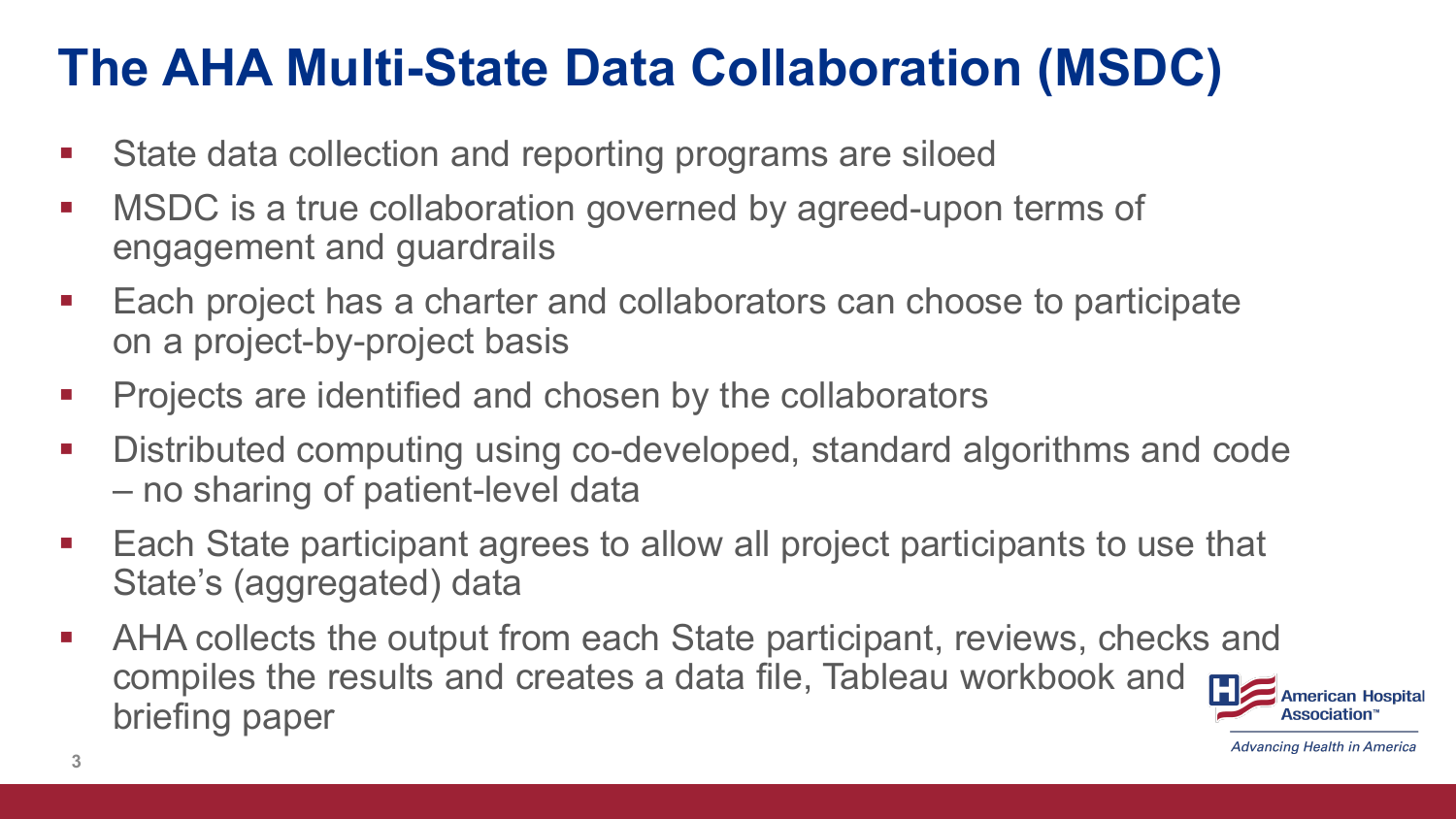# **Opioid Use Disorder (OUD) Project**

- The opioid epidemic is in its second decade
- **Hospitals and health systems are struggling to train and incentivize** prescribers to order non-addictive pain medications
- Between 1999 and 2018, nearly 450,000 people died, with more than 232,000 dying due to an overdose involving prescription opioids.
- A survey conducted by the Addiction Policy Forum found that 1 in 5 Americans reported an increase in their or a family member's substance use since the COVID pandemic began.
- Yet, while there have been some local studies or sample analyses on the prevalence of OUD and its costs to the economy and society, there have been no far-reaching national studies

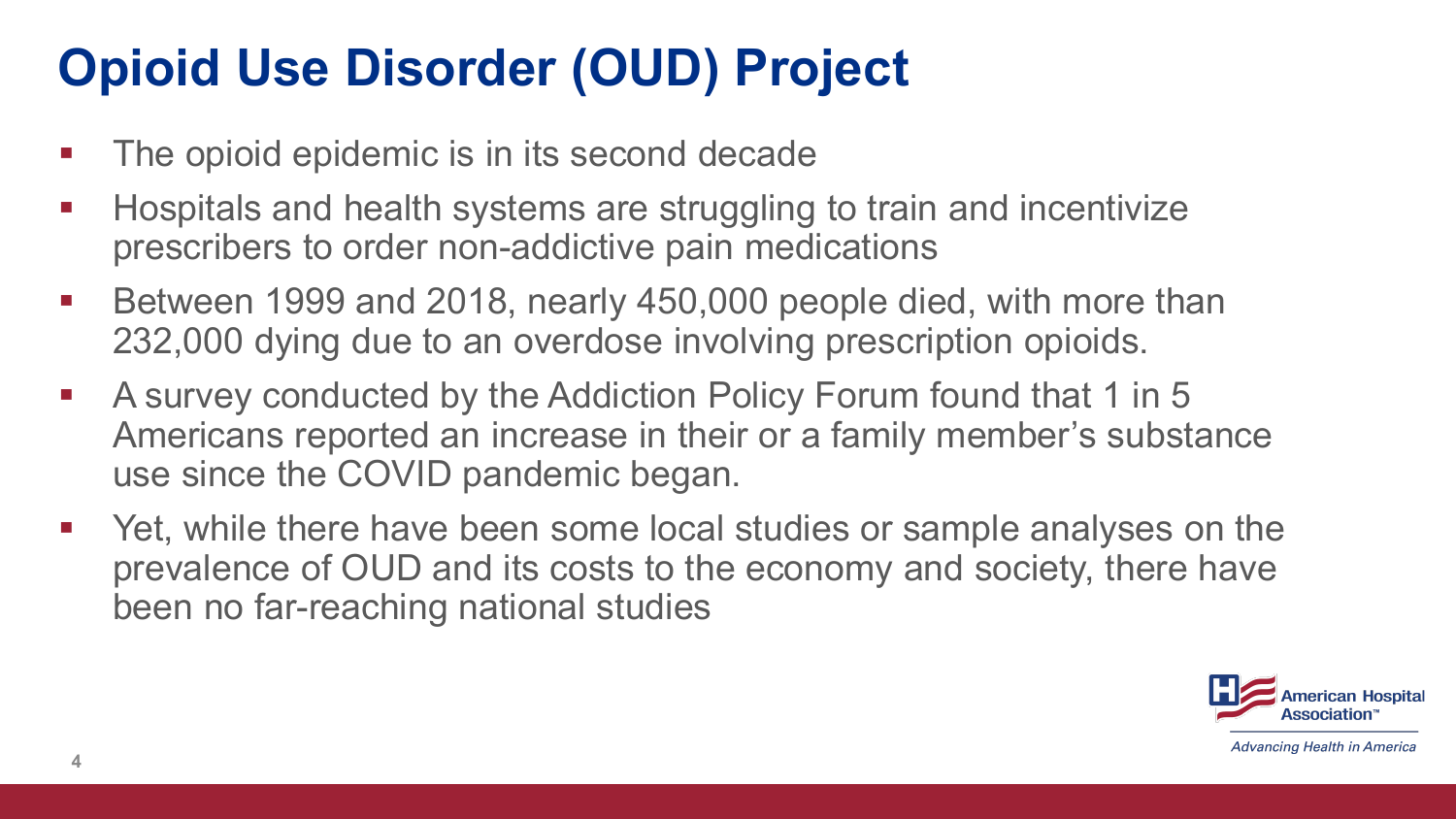# **MSDC OUD Project – Business Objectives**

- The MSDC collaborators chose this project to identify the burden of care for OUD in our hospitals' inpatient and ED settings.
- **The analysis would provide a clearer picture of the incidence and trends** in substance abuse disorder across the US and enable State associations, policy-makers, hospitals, and health systems to clearly understand and address the health needs of the populations that they serve.
	- Quantify the prevalence and burden of the disease
	- **Track disease progression to identify when/where interventions are needed**
	- **EXECUTE:** Measure and track outcomes of local interventions
	- Connect favorable trends with successful interventions
	- Set the stage for discussions on how the hospital field can be part of the solution to the problem
	- Raise awareness of the costs to the system for caring for this disease
- **Inform and support follow-up interventions regarding opioid prescribing** and the use of alternative pain therapies **5**

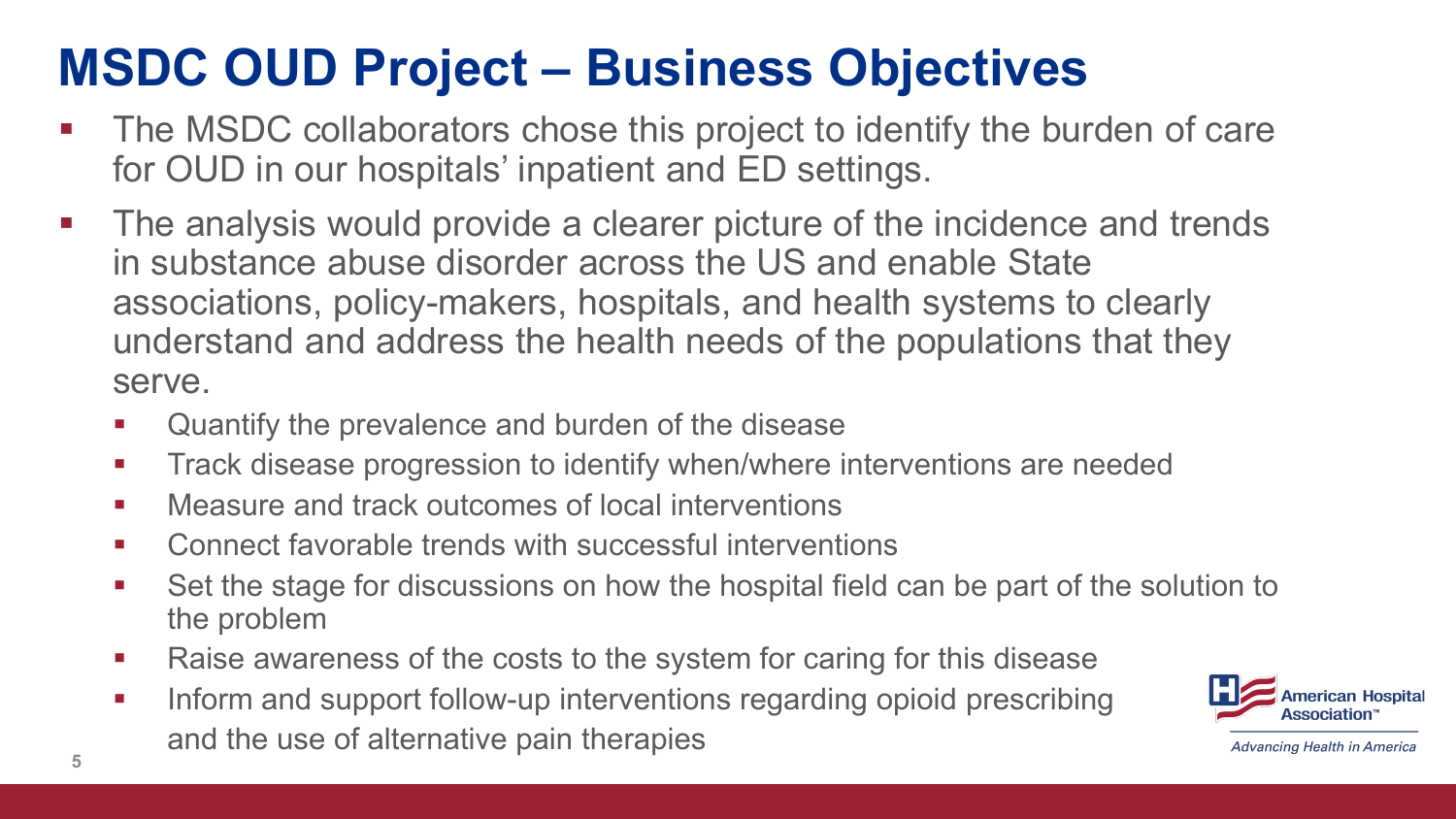## **MSDC OUD Project - Parameters**

- We used the CMS CCW codes for opioid-related indicators as a starting point for identifying qualifying cases
- We further refined the codes to include only opioid-related cases where the diagnosis was primary or secondary
	- OUD without overdose or complications
	- OUD with overdose
	- OUD with complications (but no overdose)
- We eliminated encounters where the OUD was not present on admission

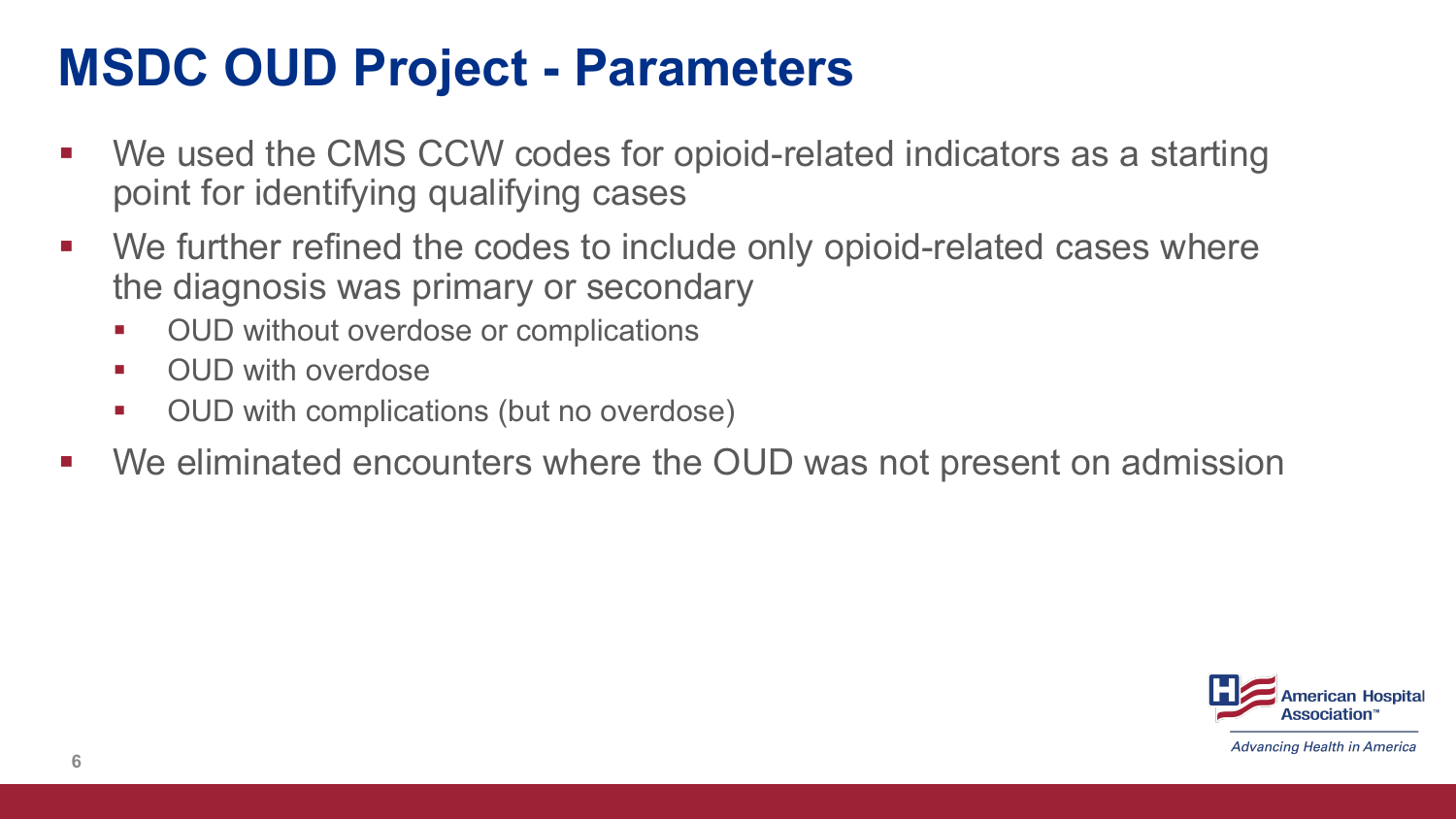#### **Our Issue Brief**



#### Multi-State Data Collaboration Issue Brief on Opioid Use Disorders

#### **Key Observations**

This brief examines the total inpatient and emergency department (ED) visits related to opioid use disorder (OUD) among adults 18 years or older in the 19 states participating in the Multi-State Data Collaborative on OUDs: Alaska, Colorado, Florida, Iowa, Illinois, Kansas, Michigan, Minnesota, Missouri, Mississippi, Montana, Nevada, Ohio, Oregon, South Dakota, Tennessee, Texas, Wisconsin, and Wyoming. Key observations include:

- Among the 19 participating states, total OUD inpatient and ED visits per 100,000 visits generally decreased across the three study years, 2017 to 2019, with a few exceptions.
- . Mississippi and Oregon consistently posted the highest OUD hospital utilization rates, while Michigan and Wyoming reported the lowest hospitalization rates.
- The median hospital encounter rates for states that have adopted the Medicaid expansion program (AK, CO, IL, IA, MI, MN, MT, NV, OH, OR) are higher than the medians for nonexpansion states (FL, KS, MO\*, MS, SD, TN, TX, WI, WY), although there is a larger degree of variation between states that have expanded Medicaid.
- There is a moderate positive association (correlation coefficient r ranges between .21 and .26) between states' OUD hospital encounter rates and percent of the population in poverty.
- Across the 19 states, there appears to be a moderate negative association (correlation coefficient r ranges between -.38 and -.49) between the percentage of white residents and the OUD hospital encounter rate.
- There appears to be no association (r between -. 13 and .07) between OUD hospital encounter rates and the state percentage of rural population.

\*Missouri expanded its Medicaid program in 2020.

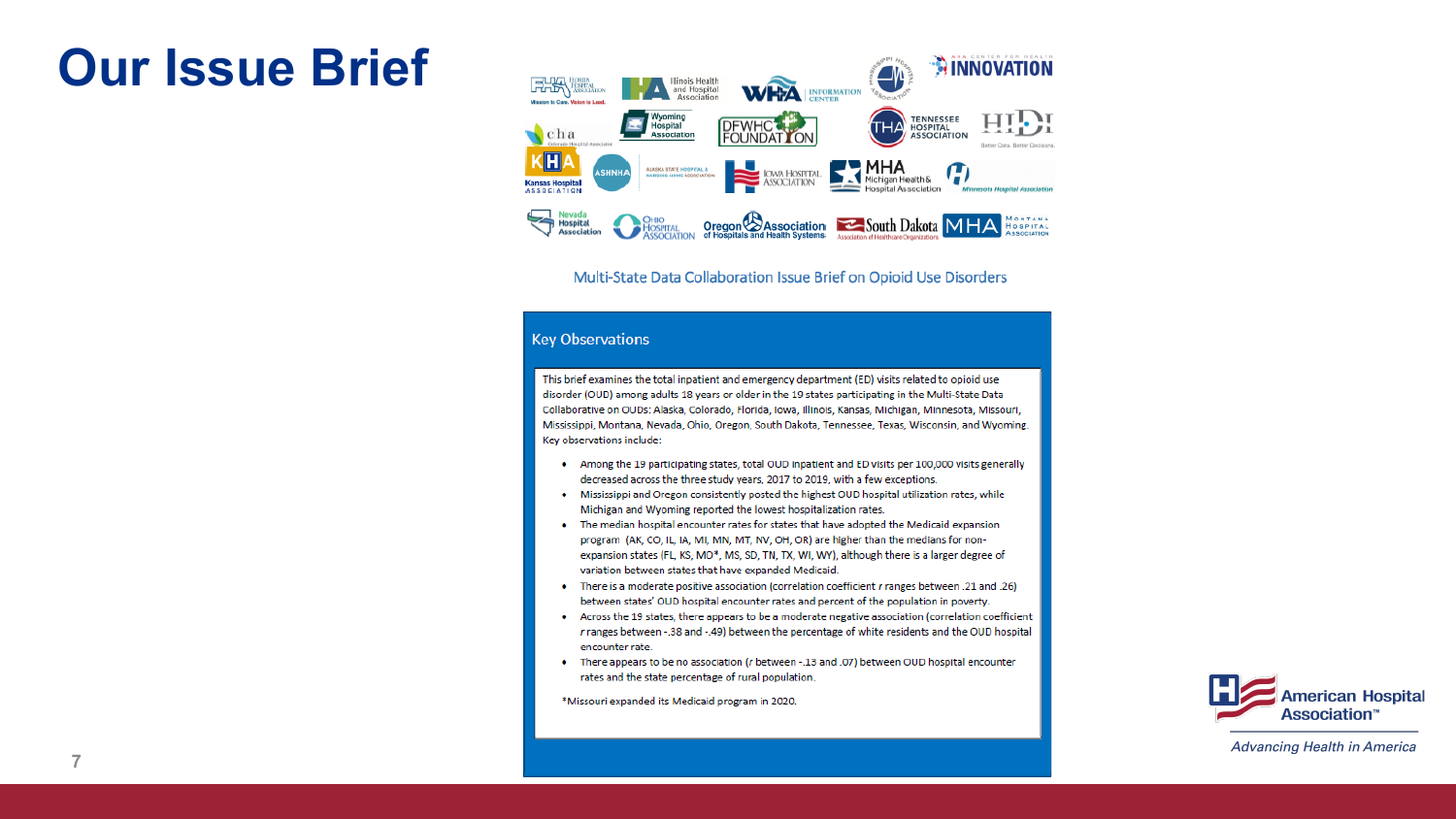## **Nineteen Participating States**



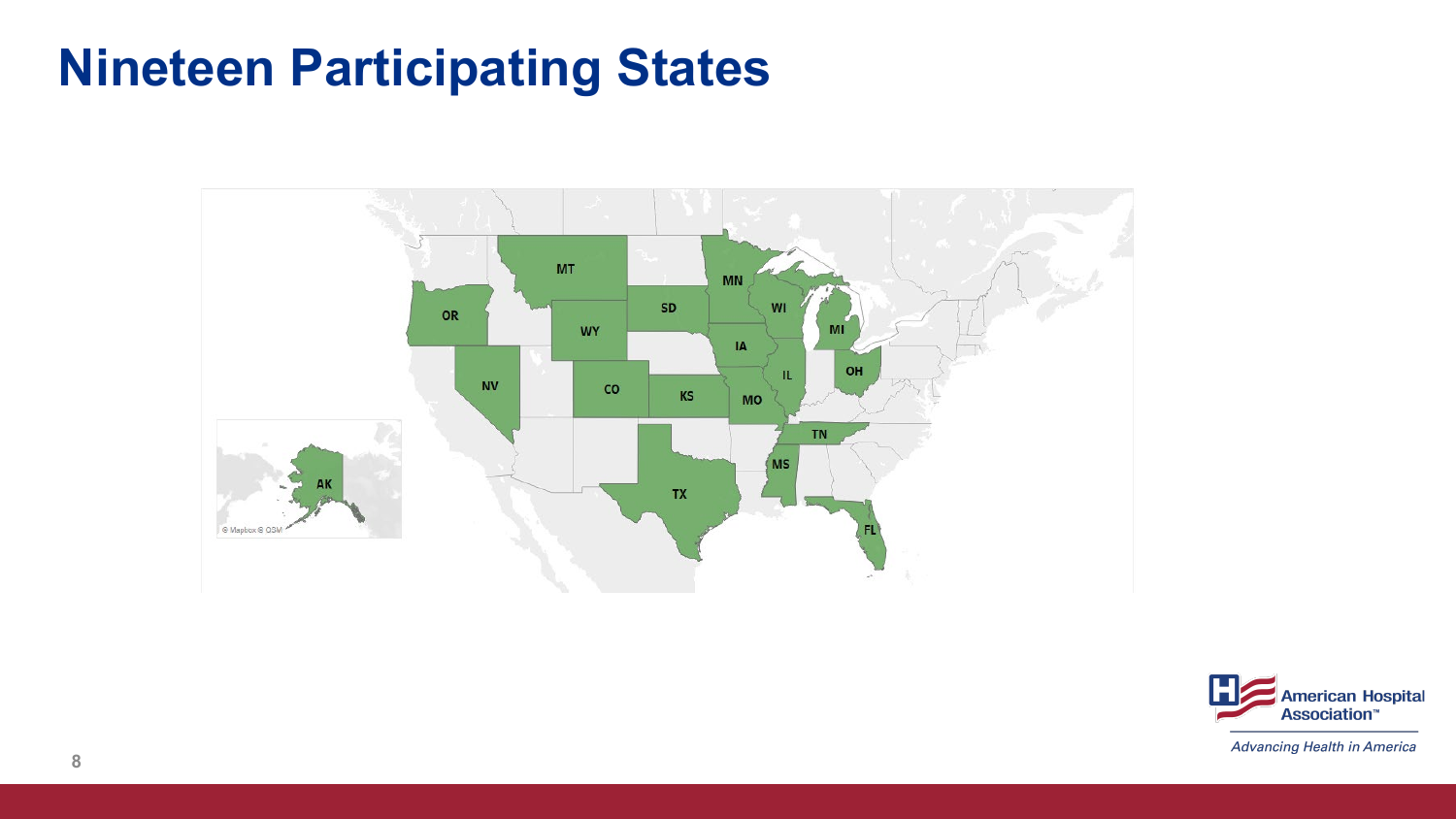#### **OUD Rates per 100K Encounters by State and Year**



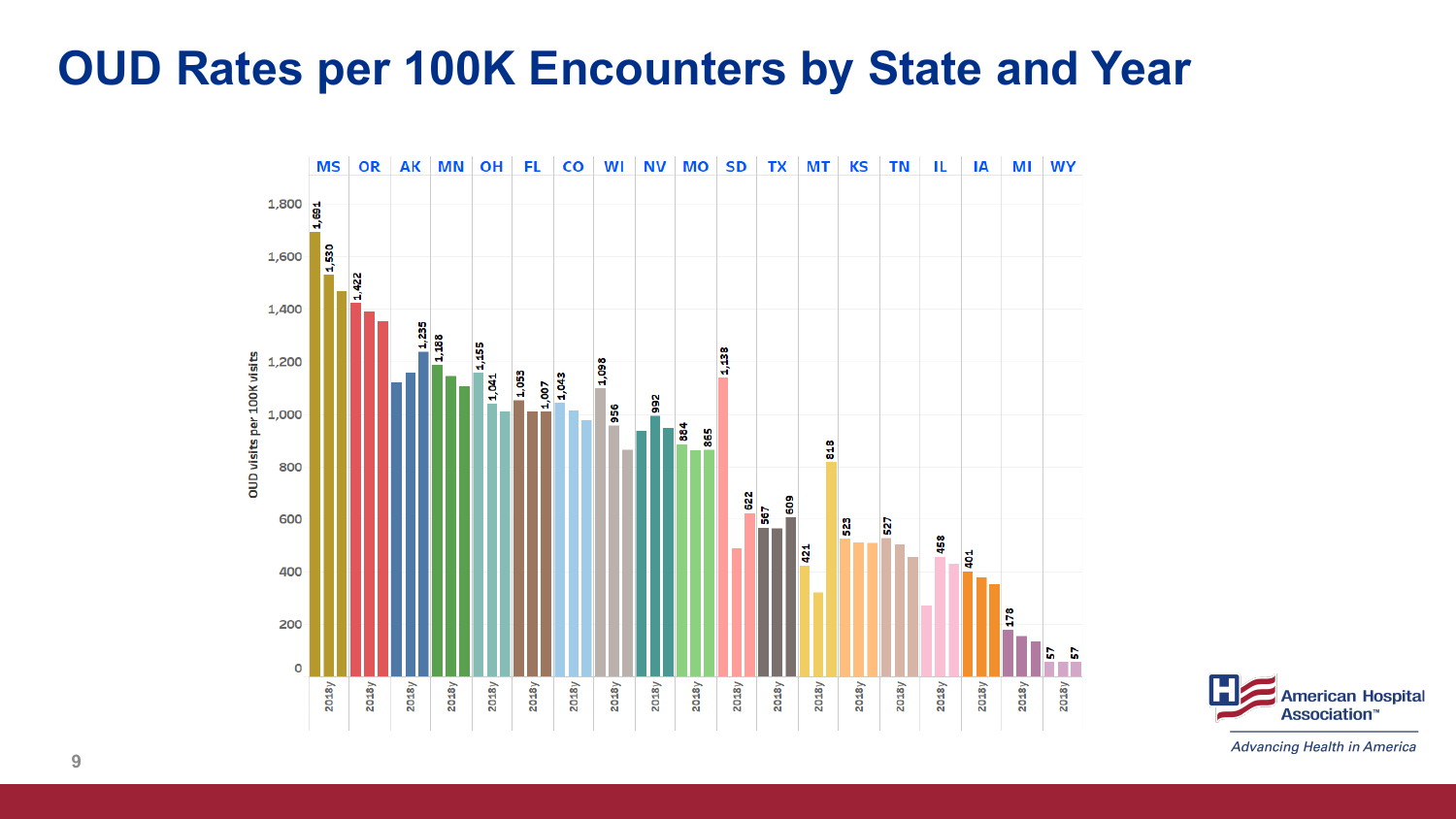#### **OUD Rates per 100K Encounters by Medicaid Expansion Status and Year**



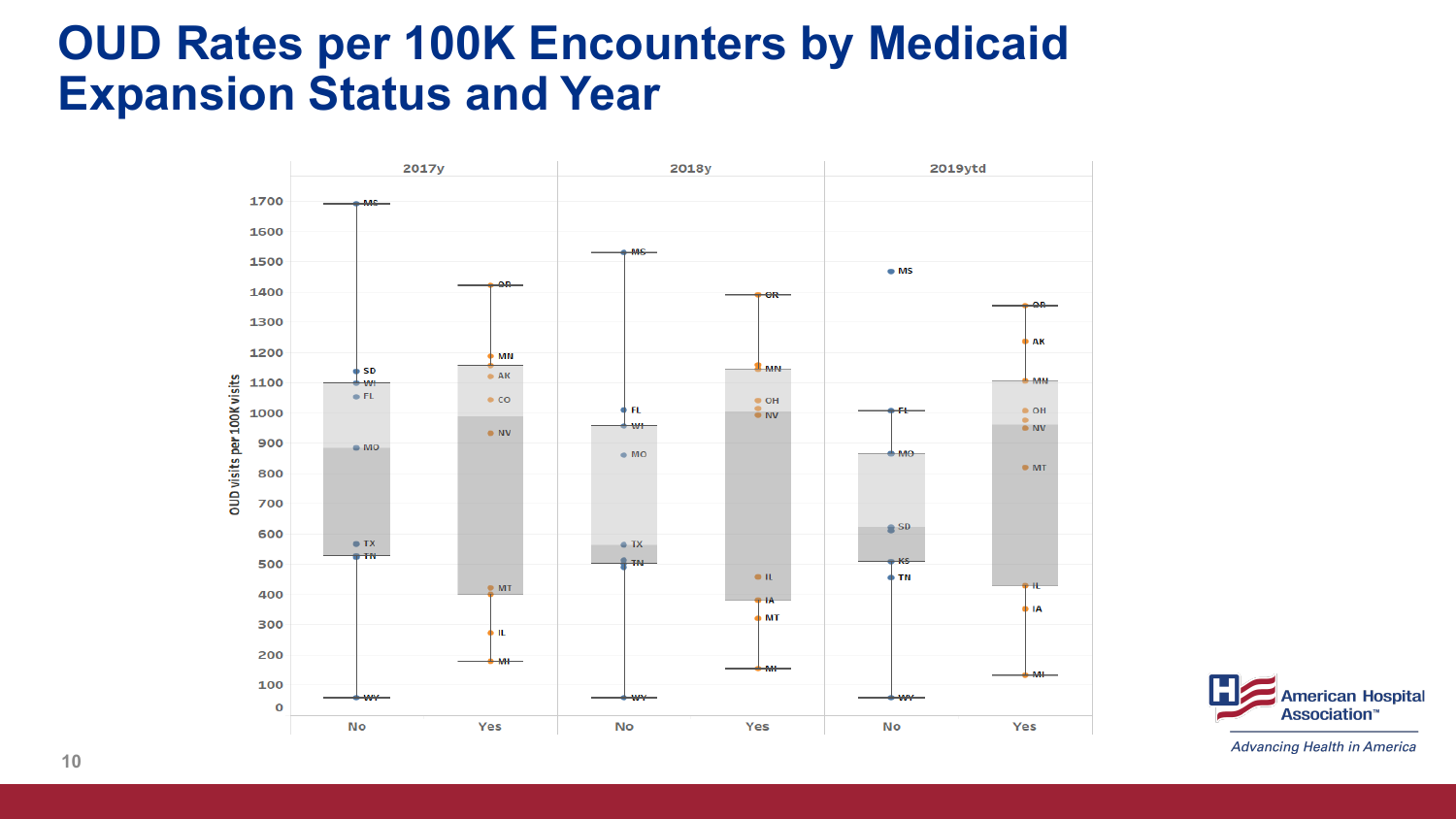#### **OUD Rates per 100K Encounters and Poverty Percentage by Year**



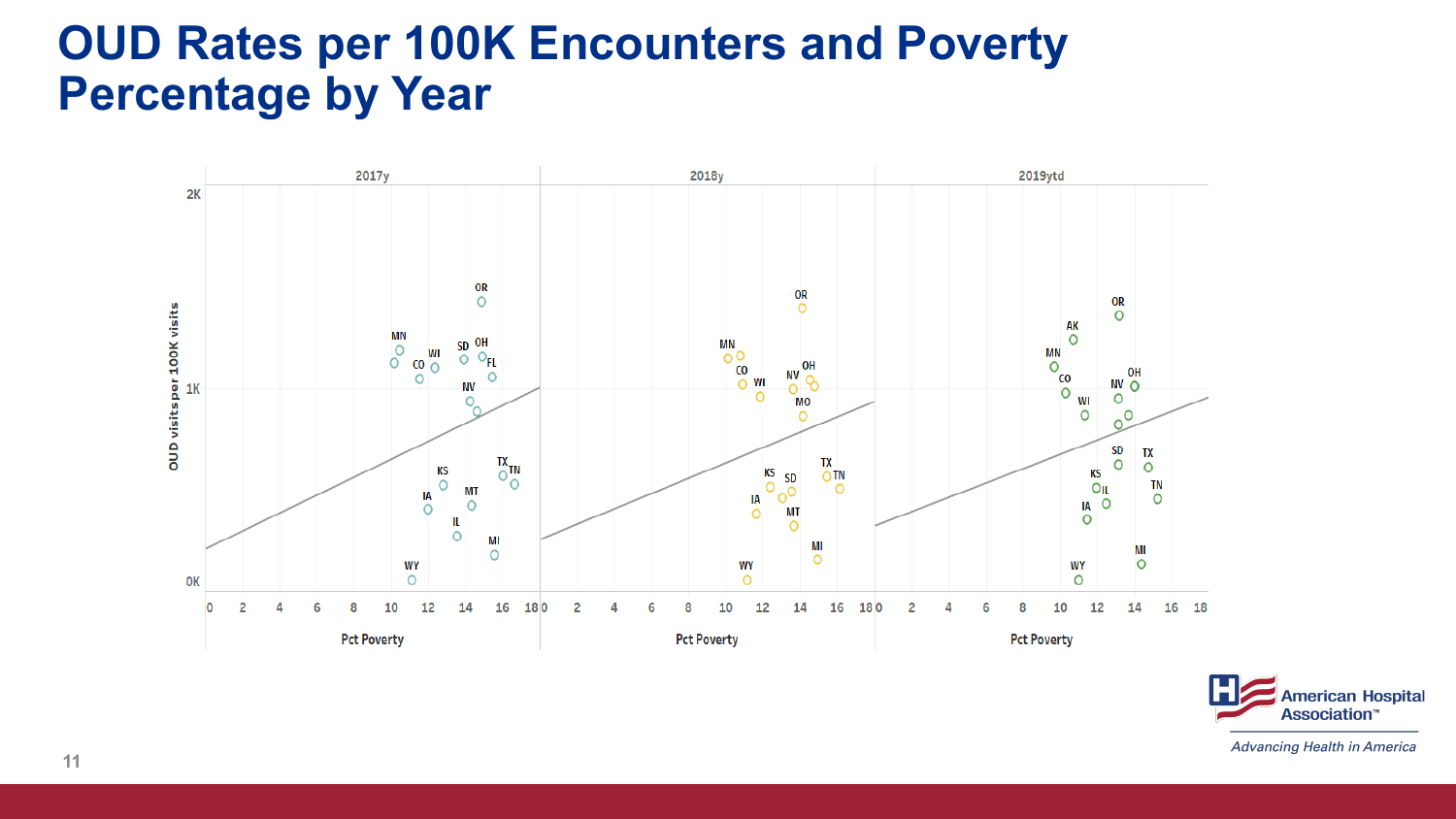#### **OUD Rates per 100K Encounters and Percent White Population by Year**



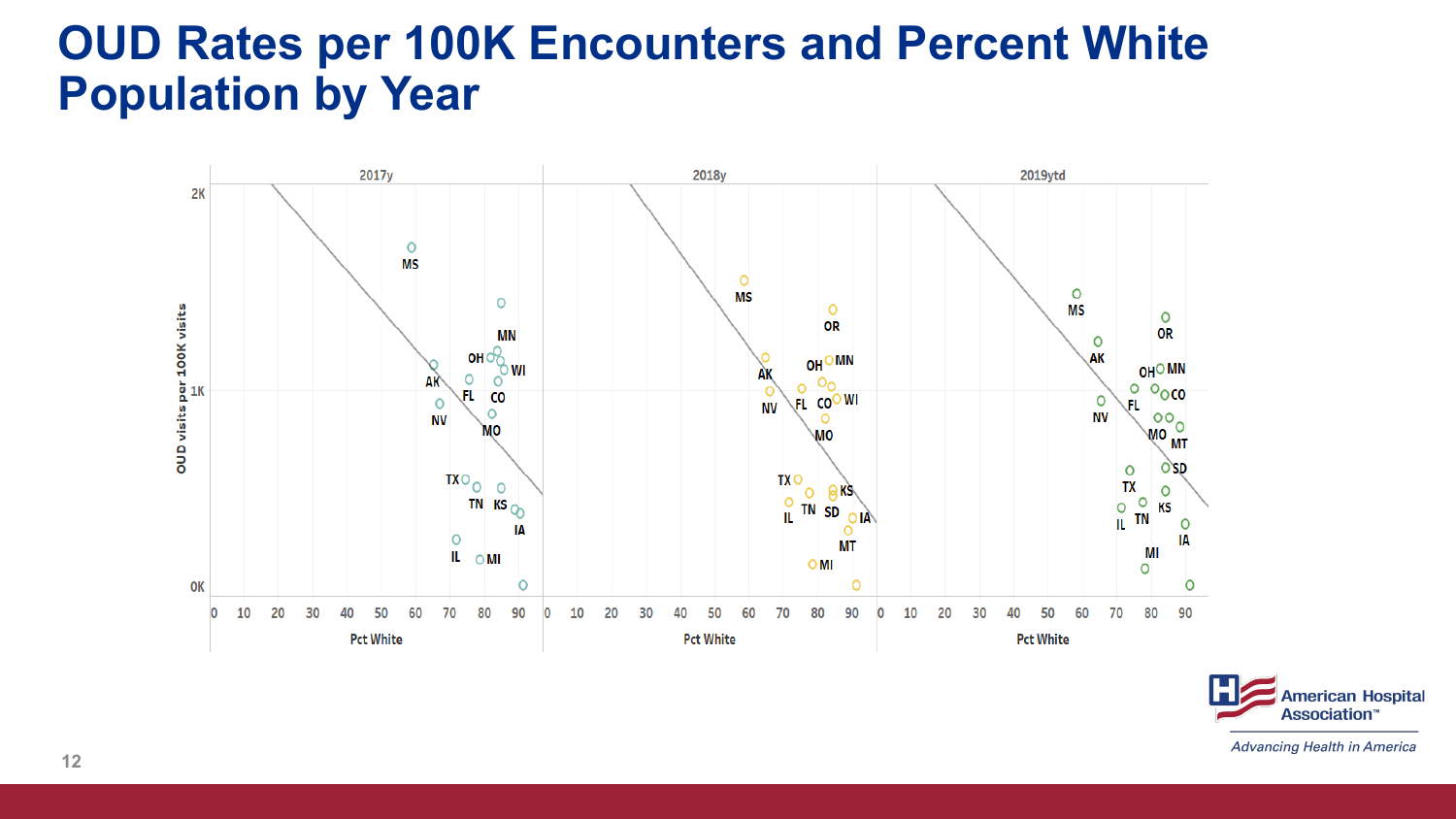#### **OUD Rates per 100K Encounters and Percent Rural Population by Year**



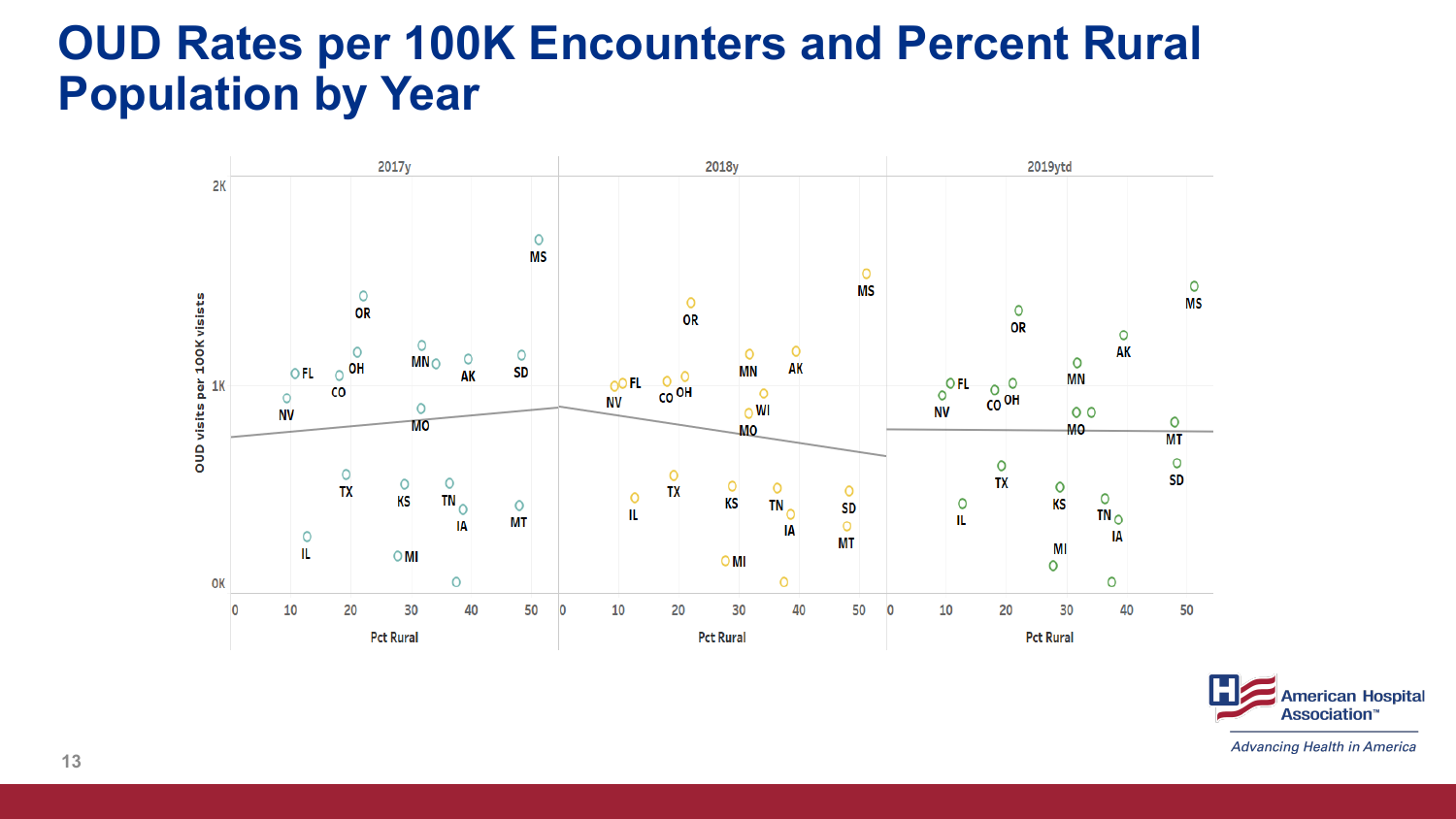## **Lessons Learned**

- **EXECOLER** Collaboration requires trust
- Collaboration brings multiple perspectives to the table and can create a much richer understanding of the analysis
- **EXECOLER** Collaboration takes longer than expected
- You need to find the common data elements in order to derive comparable results
- **There needs to be a business reason for all participants**
- All participants should have equal standing

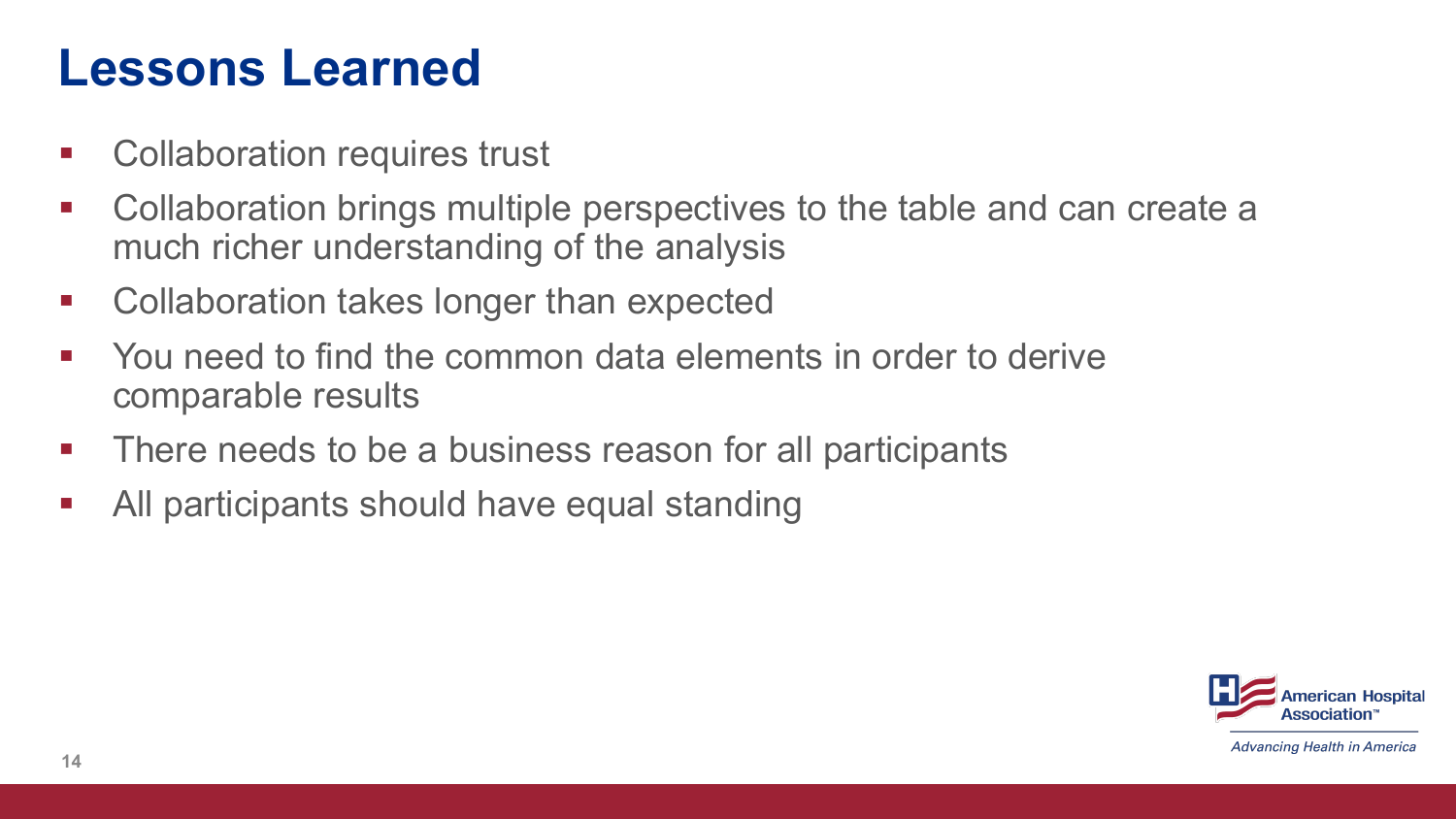## **Next Steps**

- Update with 2020 and 2021 data to see whether COVID had an impact on hospital visits for OUD
- Develop an algorithm to measure the cost of caring for OUD hospital visits
- **•** Other thoughts?